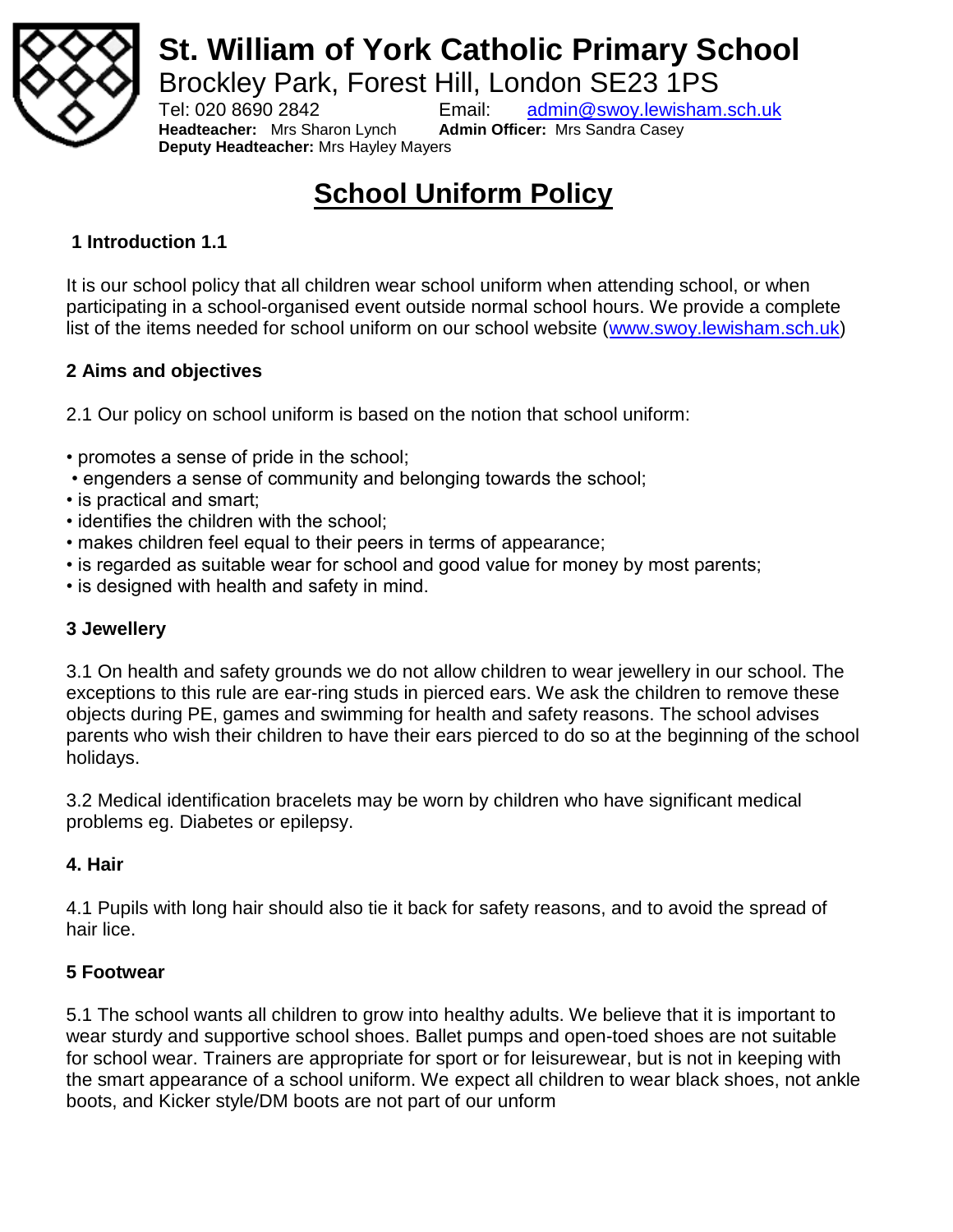#### **6 The role of parents**

6.1 We ask all parents who send their children to our school to support the school uniform policy. We believe that parents have a duty to send their children to school correctly dressed and ready for their daily schoolwork. One of the responsibilities of parents is to ensure that their child has the correct uniform, and that it is clean and in good repair.

6.2. The school welcomes children from all backgrounds and faith communities. If there are serious reasons, for example on religious grounds, why parents want their child to wear clothes that differ from the school uniform, the school will look sympathetically at such requests.

#### **7 The role of governors**

7.1 The governing body supports the headteacher in implementing the school uniform policy. It considers all representations from parents regarding the uniform policy and liaises with the headteacher to ensure that the policy is implemented fairly and with sensitivity.

7.2 It is the governors' responsibility to ensure that the school uniform meets all regulations concerning equal opportunities.

7.3 Governors ensure that the school uniform policy helps children to dress sensibly, in clothing that is hardwearing, safe and practical.

#### **8 Monitoring and review**

8.1 The governing body monitors and reviews the school uniform policy through its committee work by:

• seeking the views of parents, to ensure that they agree with and support the policy;

• considering, with the headteacher, any requests from parents for individual children to have special dispensation with regard to school uniform;

• requiring the headteacher to report to the governors on the way the school uniform policy is implemented.

#### **9 Uniform**

The School Uniform is:

- Navy blue school logo sweatshirt ( available from Wearabouts in Sydenham)
- White polo shirt (with or without logo)
- Short or long **mid-grey** school trousers
- **Navy** school skirt or **navy** culottes
- Tights or socks should be **plain** (grey or white)
- Plain navy/black hair bands long hair must be tied back for school
- **Light blue** check/gingham **dress** (Summer Uniform) *Available from all supermarkets - a 'playsuit' is not suitable as an alternative to the summer dress.*

The Early Years Foundation School uniform is slightly different as ALL children wear grey elasticated trousers in Nursery and Reception (no skirts) in the Autumn and Spring terms. In the summer, pupils may wear a light blue gingham summer dress

- Coats there is not a uniform coat. However, please avoid bodywarmers and make sure it is appropriatefor the weather ie. warm and waterproof.
- School fleece and/or raincoat (navy blue with school logo) are optional. This does not replace thesweatshirt.